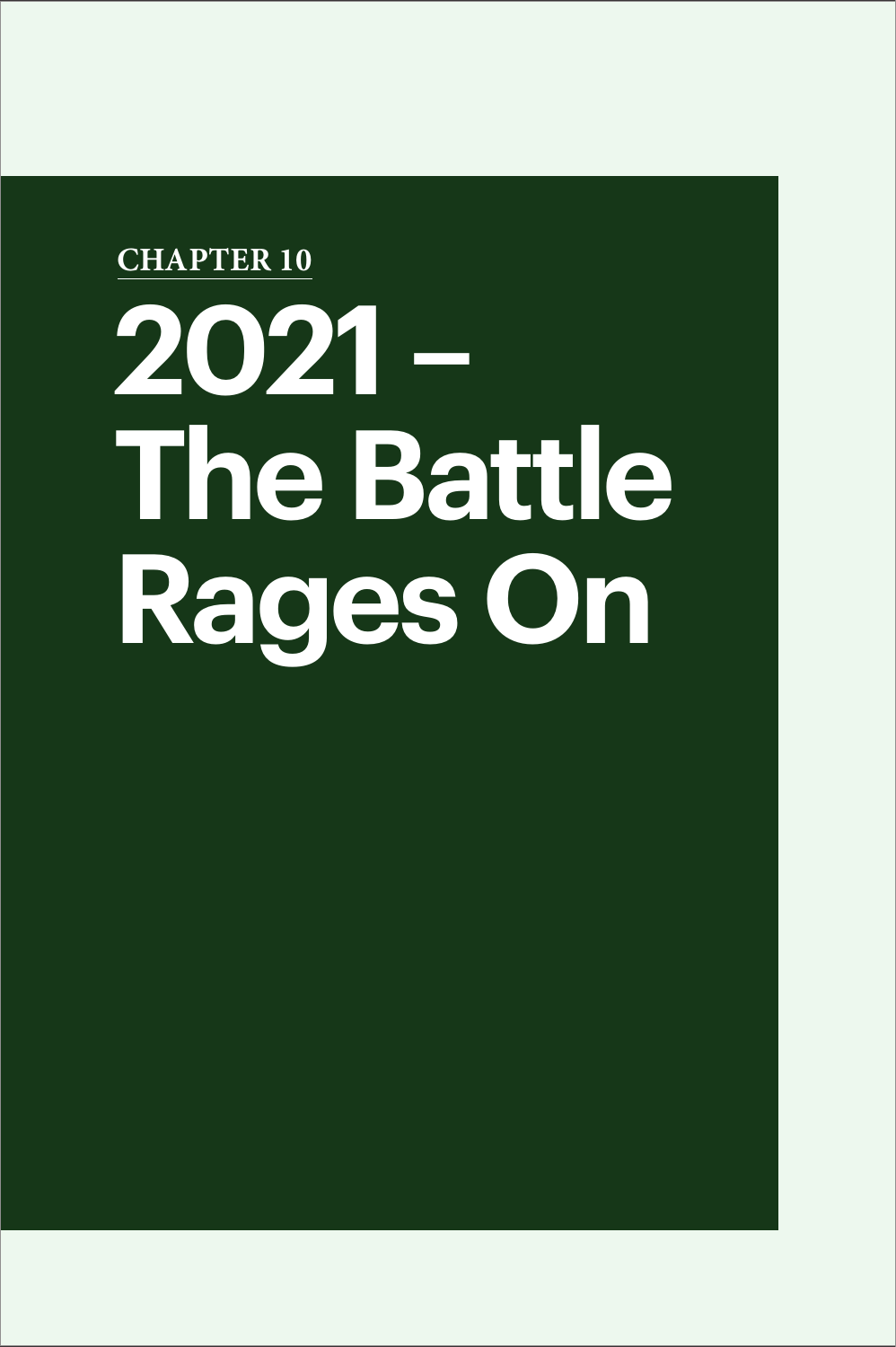2021 began with the hope that vaccination would return us to normalcy. But the virus had its own plans, reinventing itself repeatedly to perpetuate its existence. The variants, christened according to the letters of the Greek alphabet, showed off their skills with devastating effect. Singapore's COVID-19 numbers rose relentlessly as the virus deftly dodged vaccine-induced immunity, while striking hard at the unvaccinated. To our disappointment, the virus penetrated the defences we had set up so successfully in 2020, and clusters were recognised in the hospital, among patients and staff. Measures were tightened, and N95 masks became de rigeur in our wards. 2021 was tough. Coming through it was enervating and bruising.

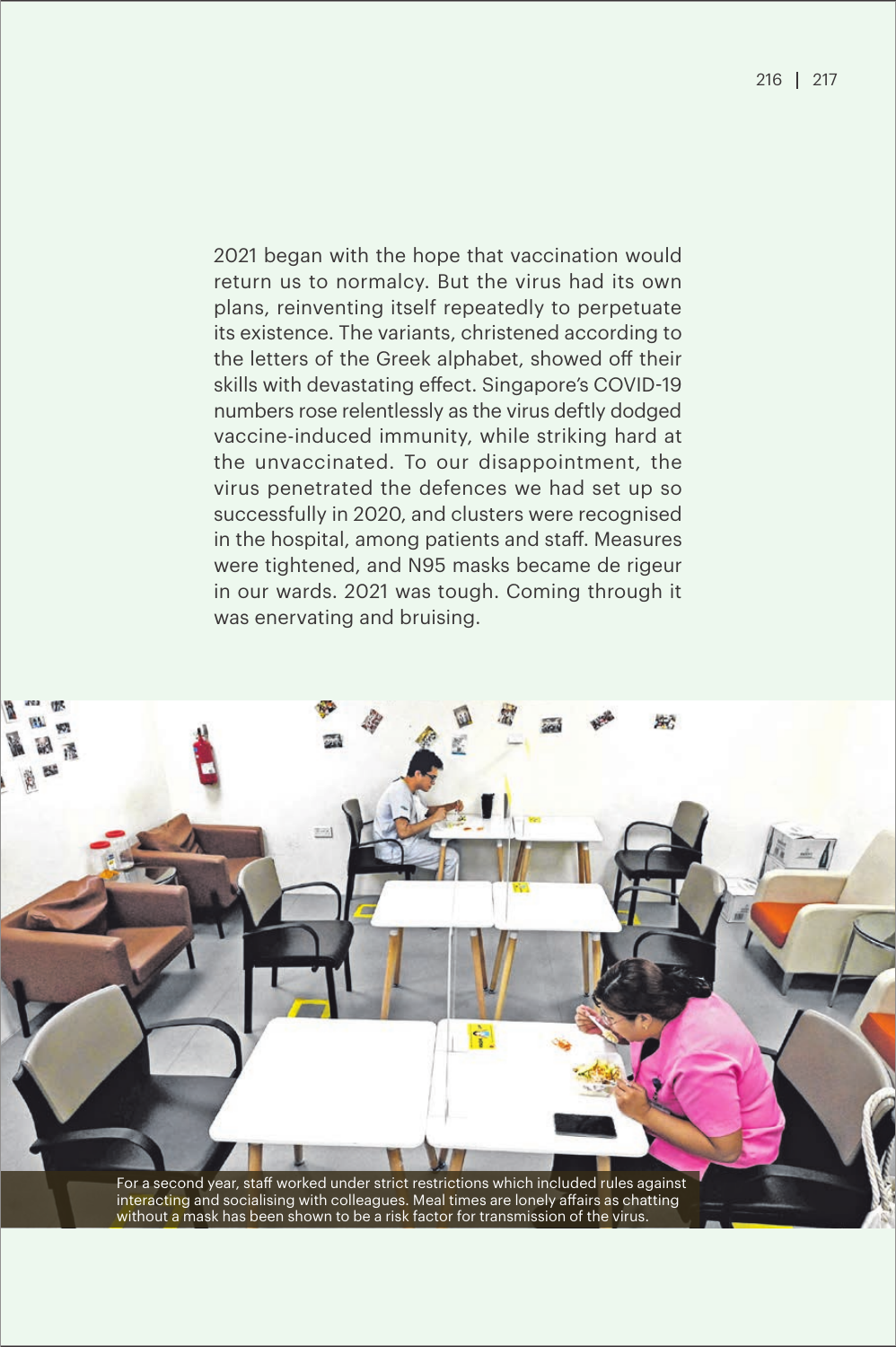# **Shots of hope**

The year began on a promising note with the advent of the mRNA vaccines, which were seen by many as representing the light at the end of a long tunnel.

SGH kicked off its staff vaccination exercise on 8 January 2021, three weeks after the health authorities first approved the vaccine. Healthcare workers and other frontliners were given priority, and within two months, about 65% of the hospital's staff had received their first dose. By the end of 2021, more than 95% of staff were vaccinated, along with 80% of the population.

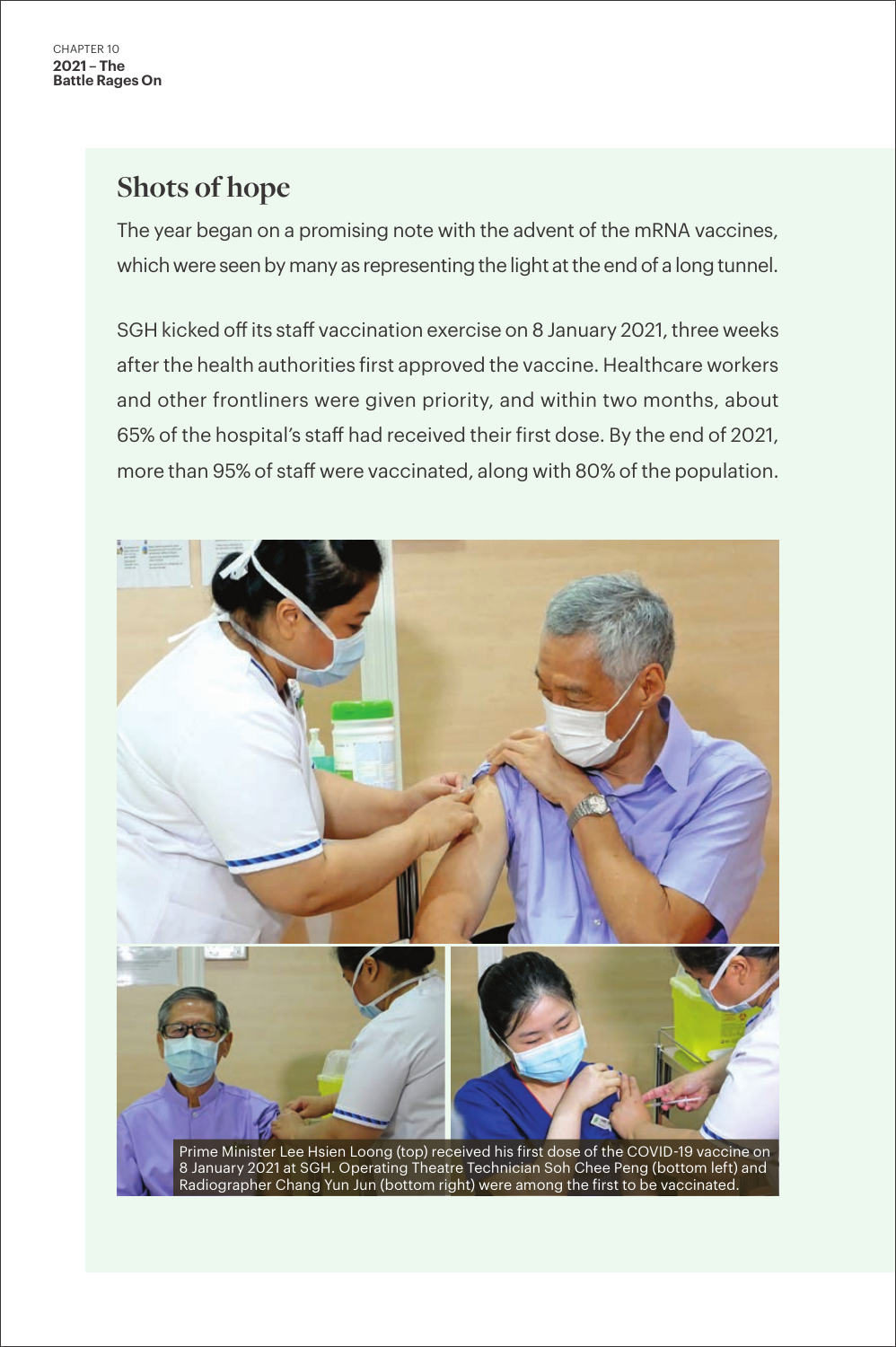## **Safety first**

When the in-house Vaccination Operations Group began working out the logistics of mounting a vaccination exercise for the staff, it emerged that the Pfizer BioNTech (BNT 162b2) vaccine came in multi-dose vials, meaning one vial was meant for five persons. The risk of overdose caused worries about patient safety. Infectious Diseases physician Limin Wijaya<sup>1</sup>, ever unflappable, quickly worked with her nurses to devise a series of steps that was not error-prone<sup>2</sup>. A single nurse acted as a preparation nurse, syringing out the five doses from each vial into five different syringes, and placing them into five different kidney dishes. The nurses who did the injections would use one syringe per patient and discard the entire kidney dish. There was no risk of giving a person more than the recommended dose.

To encourage vaccine uptake, the Ministry of Health (MOH) later allowed SGH to administer it to patients as well. This meant that the Vaccination Operations Group had to plan a programme for outpatient, and then, inpatient vaccination.



time the vial was opened for dilution, and when it was to be discarded.

To prevent mixing brands for first and second doses, MOH supplied only a single brand to each vaccination centre. Several months later, when it became apparent that some people were medically intolerant of the BNT162b2 vaccine, MOH gave SGH a small supply of a non-mRNA type (the Chinese Sinovac vaccine).

<sup>1</sup> Dr Limin Wijaya, Senior Consultant, Department of Infectious Diseases. She is also in charge of SGH's Travel and Vaccination Clinic.

<sup>&</sup>lt;sup>2</sup> Up to the time of writing, no overdose has occurred in SGH, testimony to Limin's ironclad scheme.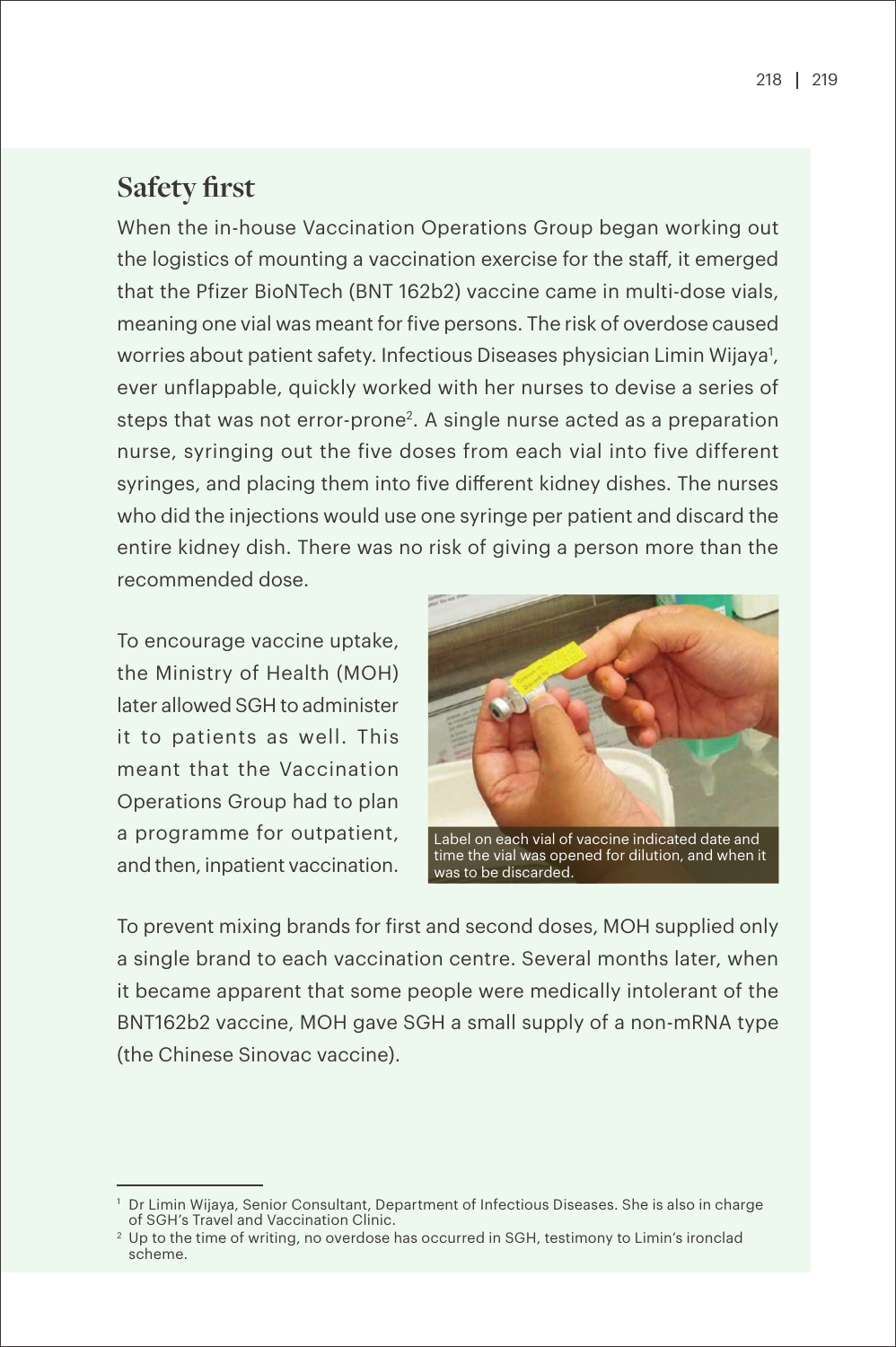## **Testing times**

In early May 2021, Singapore started to see a rise in cases. MOH mandated regular surveillance tests, called Rostered Routine Testing (RRT), for all healthcare workers. This was meant to detect infected but asymptomatic staff, thus preventing them from spreading the virus to their colleagues and patients.

SGH rolled out the operations on 8 May 2021, with doctors, nurses and allied health professionals volunteering to perform the swabs for polymerase chain reaction (PCR) testing. Staff were tested twice weekly. Six months and more than 136,000 PCR tests later, the operation wound down in October 2021 when SGH switched entirely to self-administered antigen rapid tests (ART) for staff RRT.

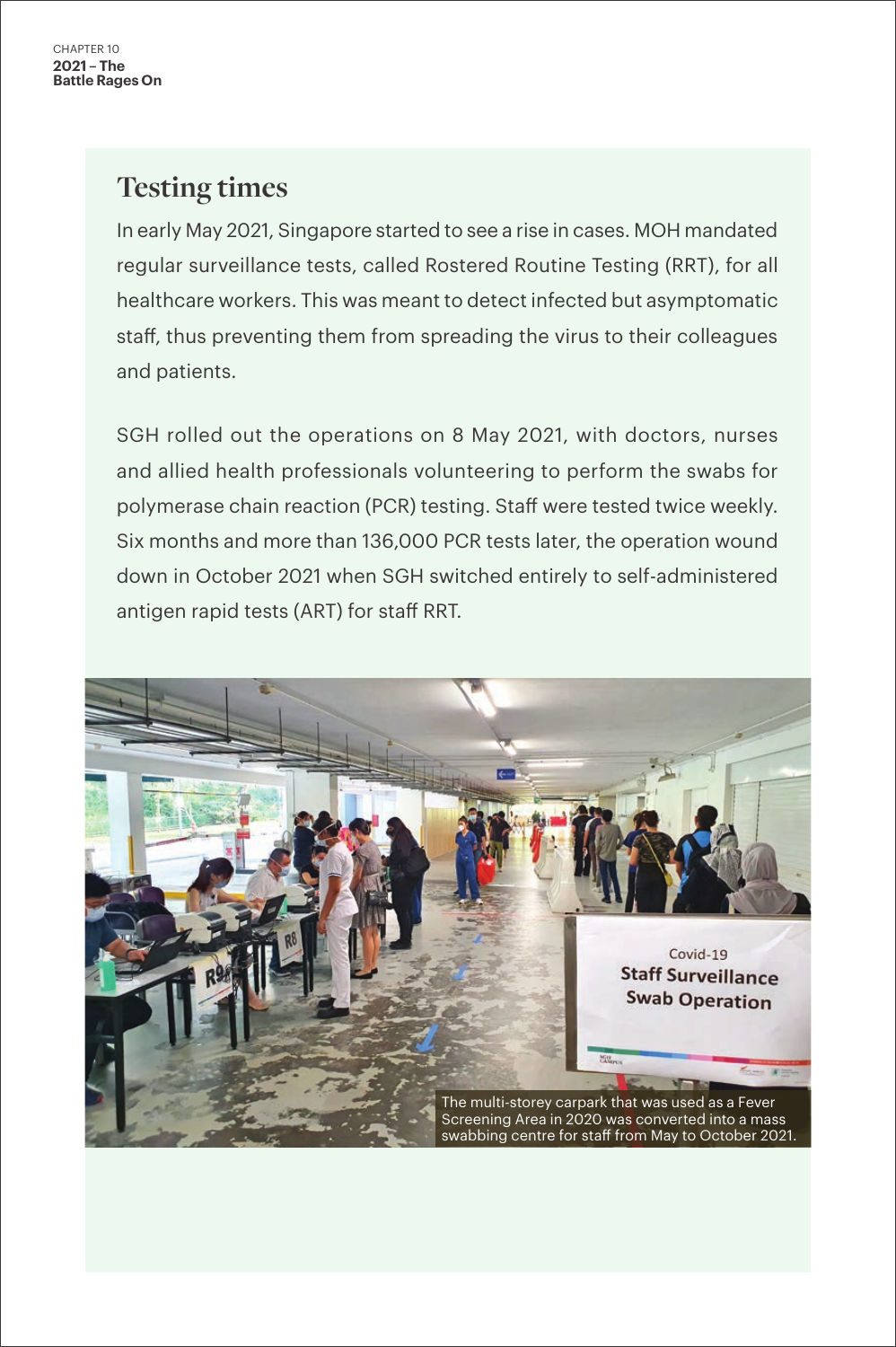## **Stressed**

As the Delta variant rampaged through the community<sup>3</sup>, cases started to surface among staff. To prevent clusters from forming in the hospital, staff identified as close contacts of infected colleagues were quarantined. This principle had been applied in 2020 to great effect, but with staff of all stripes reporting positive results, the broadly-defined ring-fencing criteria created manpower problems. This problem was particularly thorny as it occurred at a time when the hospital was admitting more COVID-19 cases, many of whom were seriously ill.

#### **Loo Chian Min**

to encourage doctors to help push your patients on trolleys rather than wait for porters - eq transfer from DEM, between wards, to OCH. Especially so if doctors are already accompanying, may not need a porter if doctors help push. Thanks everyone for helping.

When a cluster of cases involved porters, the large number hospitalised and quarantined almost brought this service to a standstill. Who would transport patients around the hospital for their various procedures? Loo Chian Min, Chairman, Division of Medicine, tapped on his own staff.



<sup>&</sup>lt;sup>3</sup> Singapore's daily new cases topped 5,000 for the first time, with 5,324 cases recorded on 27 October 2021.

<sup>4</sup> Krishna Muthu Barathi, Facility Engineer, Department of Facilities Management & Engineering.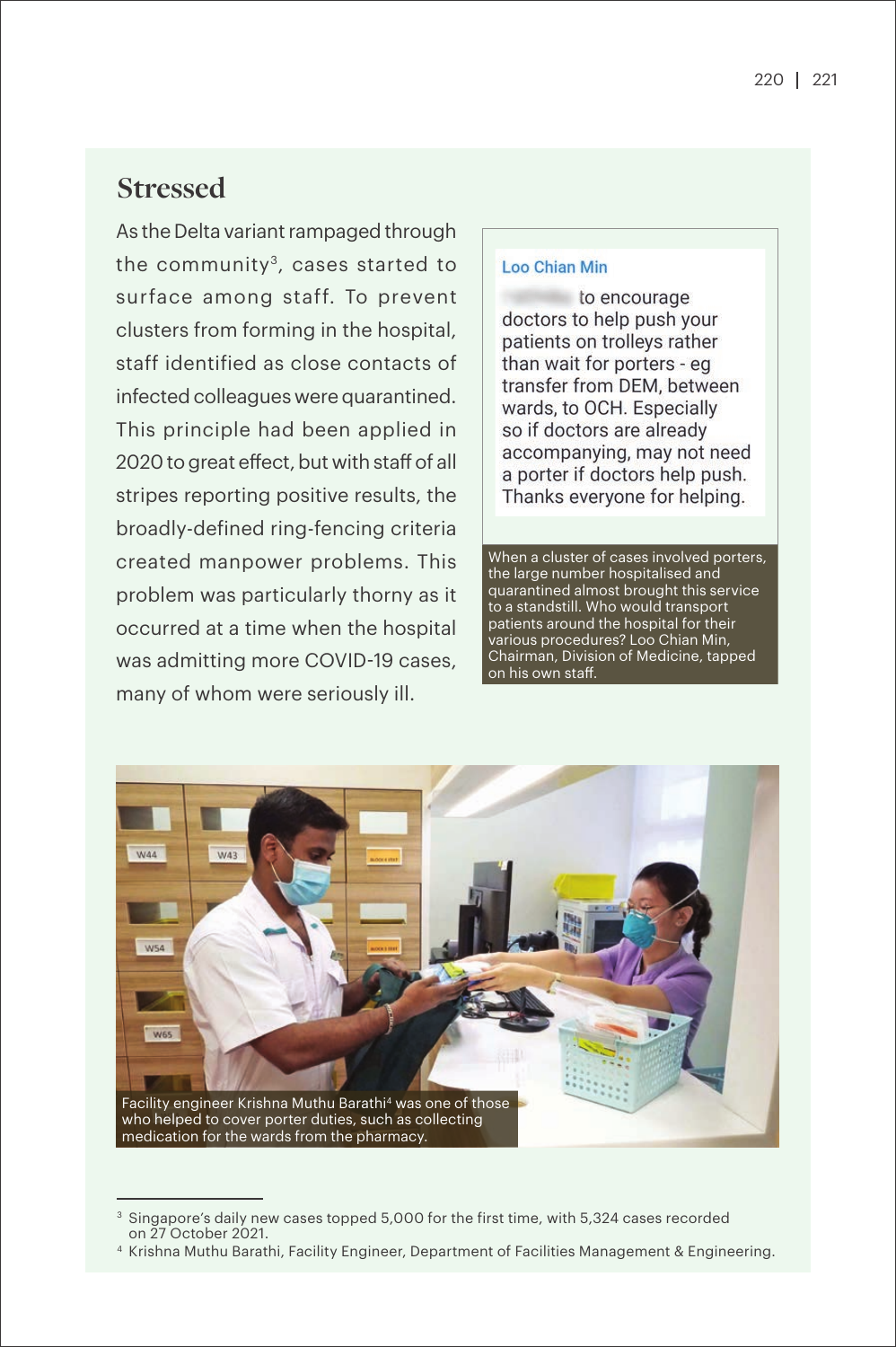## **Huddles**

In October 2021, a new duty appeared on the monthly roster of the Department of Infectious Diseases (DID) – the COVID-19 huddle.

With hundreds of COVID-19 patients in the hospital, several wards were required to house them. Physicians from across the Division of Medicine were assigned to run these wards. Concerned that specialists outside the Infectious Diseases community would not be comfortable with the many facets of the care of COVID-19 patients, DID created the "huddle" roster. On top of their usual duties, ID physicians were put on a rota to huddle with individual teams, giving them a guiding hand on any aspect of COVID-19 management that they might have.

It was during this time that MOH received supplies of new drugs that could reduce the risk of progression to severe disease, if administered

early. An important part of the huddle  $\frac{1}{\sqrt{2}}$  $H_{\text{odd}}(p)$ 83 67A 47B 66A 66R 65B was to ensure that patients at high  $8 - 22$ Post Post LW LYFITT TB4 risk of deterioration received these  $Z - M$ geen geen VC medications.  $cm - Yc$  $28/29$ ON (67A/B) /88 on 13rd oct  $30/31$  $Pioy(88157)$ - afterward round A handwritten huddle roster emailed to senior staff of DID on 17 October 2021.ID physician Benjamin Cherng<sup>5</sup> (in checked shirt) at a daily briefing for non-ID doctors after rounds in a COVID-19 ward.

<sup>5</sup> Dr Benjamin Cherng, Senior Consultant, Department of Infectious Diseases.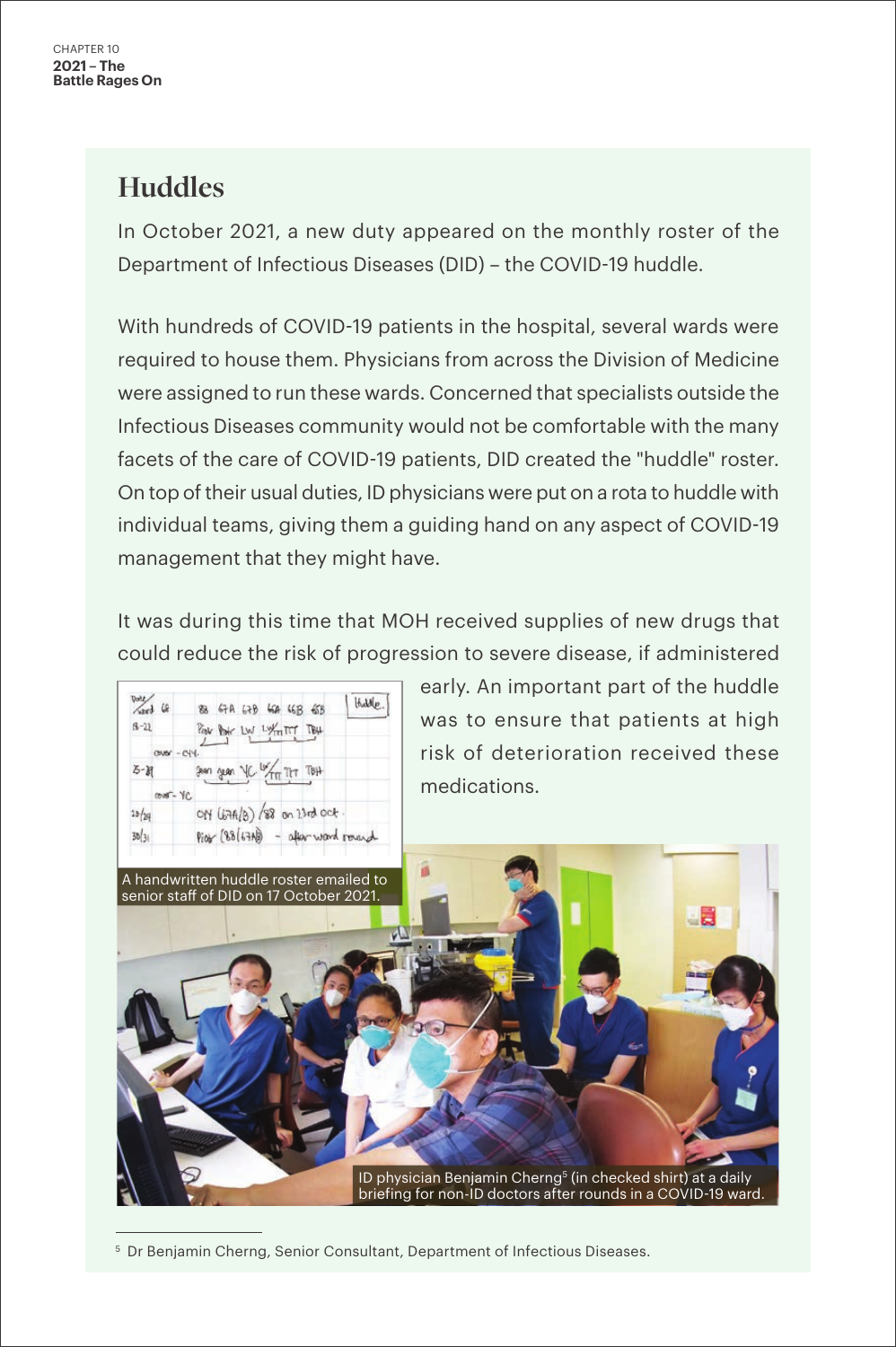## **Rules of 7**

As the pandemic dragged on, fatigue and burnout were obvious. Colleagues were noticed to be more easily irritated. The Delta variant was known to be more transmissible and staff infections, whether acquired in the community or at work, increased. It was not easy to remain extremely scrupulous in daily activities over such a long duration.

At the same time, as it became obvious that the vaccinated generally did not suffer adverse outcomes, there was a growing sense of restlessness everywhere with living under restrictions of all sorts<sup>6</sup>.

SGH management viewed the worsening fatigue with concern. They also understood the desire for a less rigidly organised work-life. A Staff Wellbeing Committee was formed, and staff were informed of the Rules of 7 – to check out from replying of messages from 7pm to 7am, time-out of 70 minutes each day and lights out with 7 hours of sleep.



<sup>&</sup>lt;sup>6</sup> The Government, too, moved towards accepting that COVID-19 would become endemic. On 30 August 2021, MOH rolled out its Home Recovery Programme. Fully vaccinated persons who were not in vulnerable groups were allowed to self-isolate at home if they became positive for COVID-19. On 9 October 2021, the 1-2-3 protocol was introduced. Symptomatic persons were encouraged to see a doctor, and to self-isolate at home if hospitalisation was not considered necessary by the doctor. Self-isolation ended after 10 days.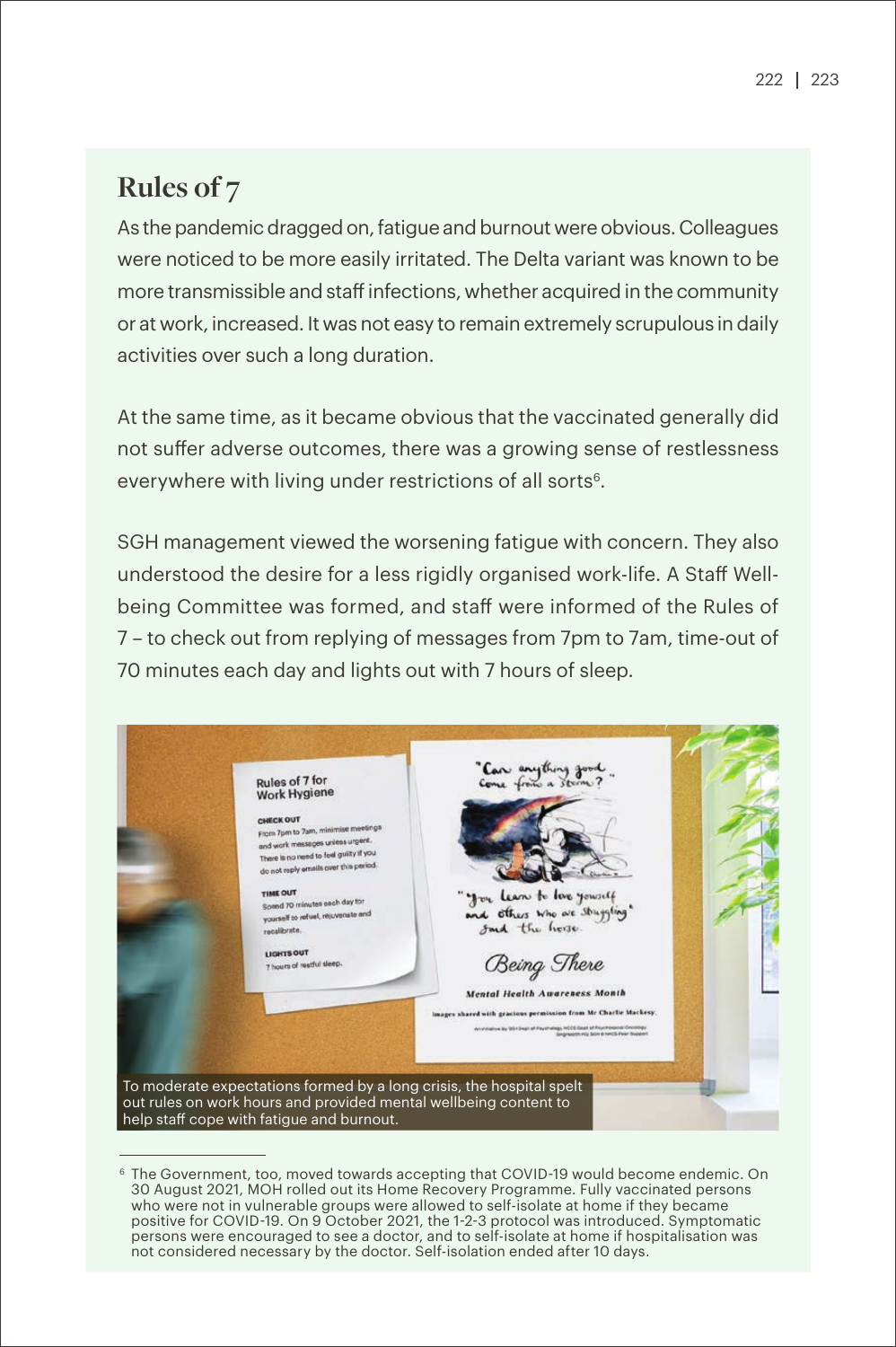## **Home at last**

Like many other countries, Singapore moved gingerly towards living with COVID-19. Nationwide, there was a gradual relaxation of rules. The opening of Vaccinated Travel Lanes (VTLs) allowed people to leave Singapore for a holiday without quarantine in either country. At the same time, relatives who were living abroad could also fly in to see their loved ones in Singapore without worrying about a long quarantine period before and after their visit.

On 19 October 2021, the MOH followed by allowing healthcare workers to travel overseas, paving the way for many of our staff to go home for the first time in two years.



 $7$  Chan Yee Sin, Senior Staff Nurse, Ward 52C (Neuroscience Intensive Care Unit).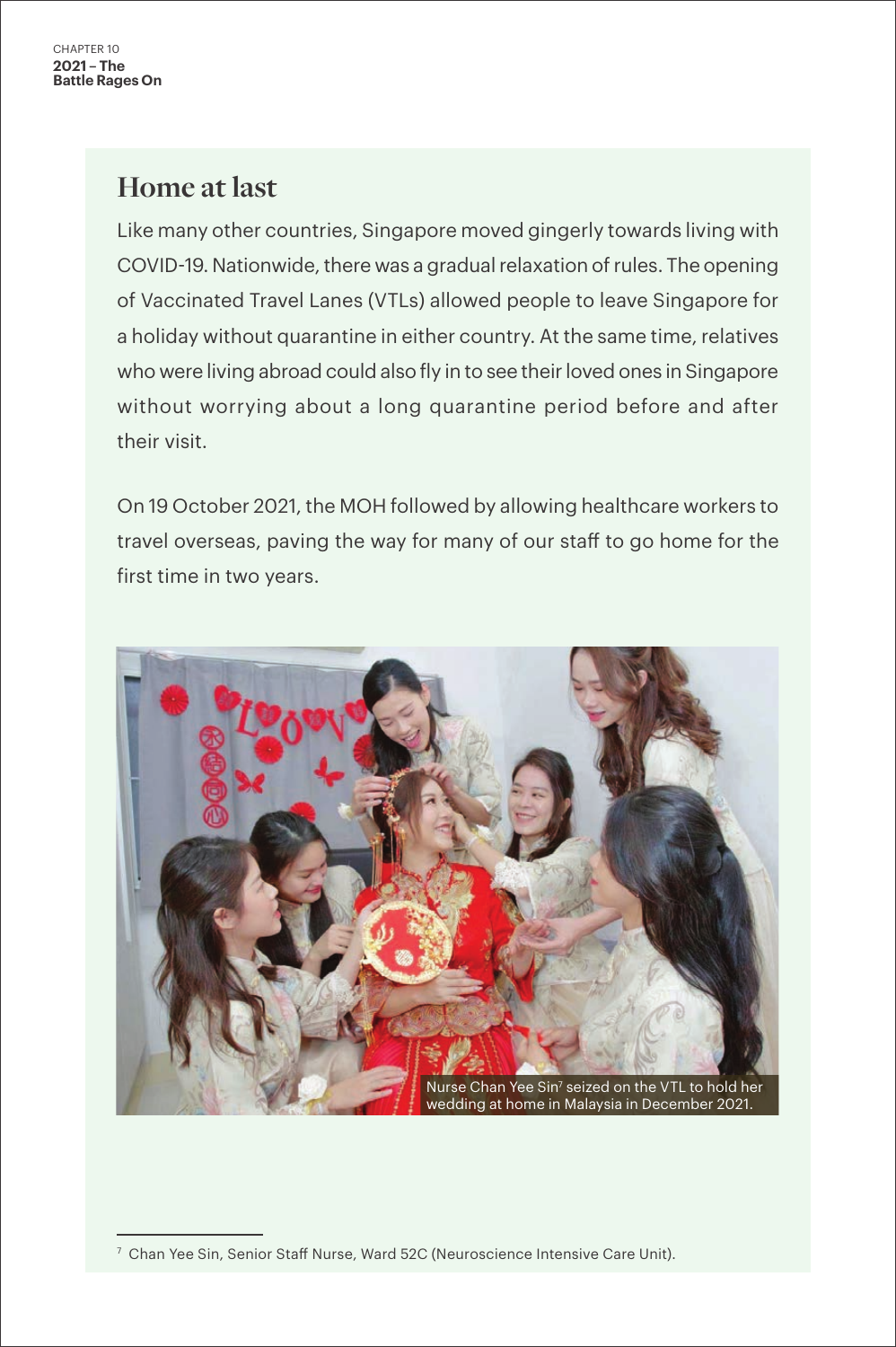### **Purpose with Passion**

Epidemics have been part of the profession for centuries and have served as shining badges of honour instead of blemishes. It is the moment when societal value is most acutely appreciated, selflessness most needed and bravery most evident. This is the very basis of the profession: to value service beyond reward (and, if absolutely necessary, personal safety). The profession has guided society through the plague, the Spanish flu and SARS; and emerged every single time with distinction. Even when the science was lacking, with candour, concern and courage, the sick have been cared for, the healthy sheltered and the storms weathered. Epidemic response is in the DNA of healthcare work because it embodies why we entered the profession.

Anantham Devanand8 Senior Consultant, Department of Respiratory and Critical Care Medicine

<sup>8</sup> Dr Anantham Devanand, Senior Consultant, Department of Respiratory and Critical Care Medicine. He is also the director of medical humanities in the Medicine Academic Clinical Programme. His quote is extracted from an essay published in the SingHealth Medical Humanities Newsletter Volume 1, Issue 3, February 2020.